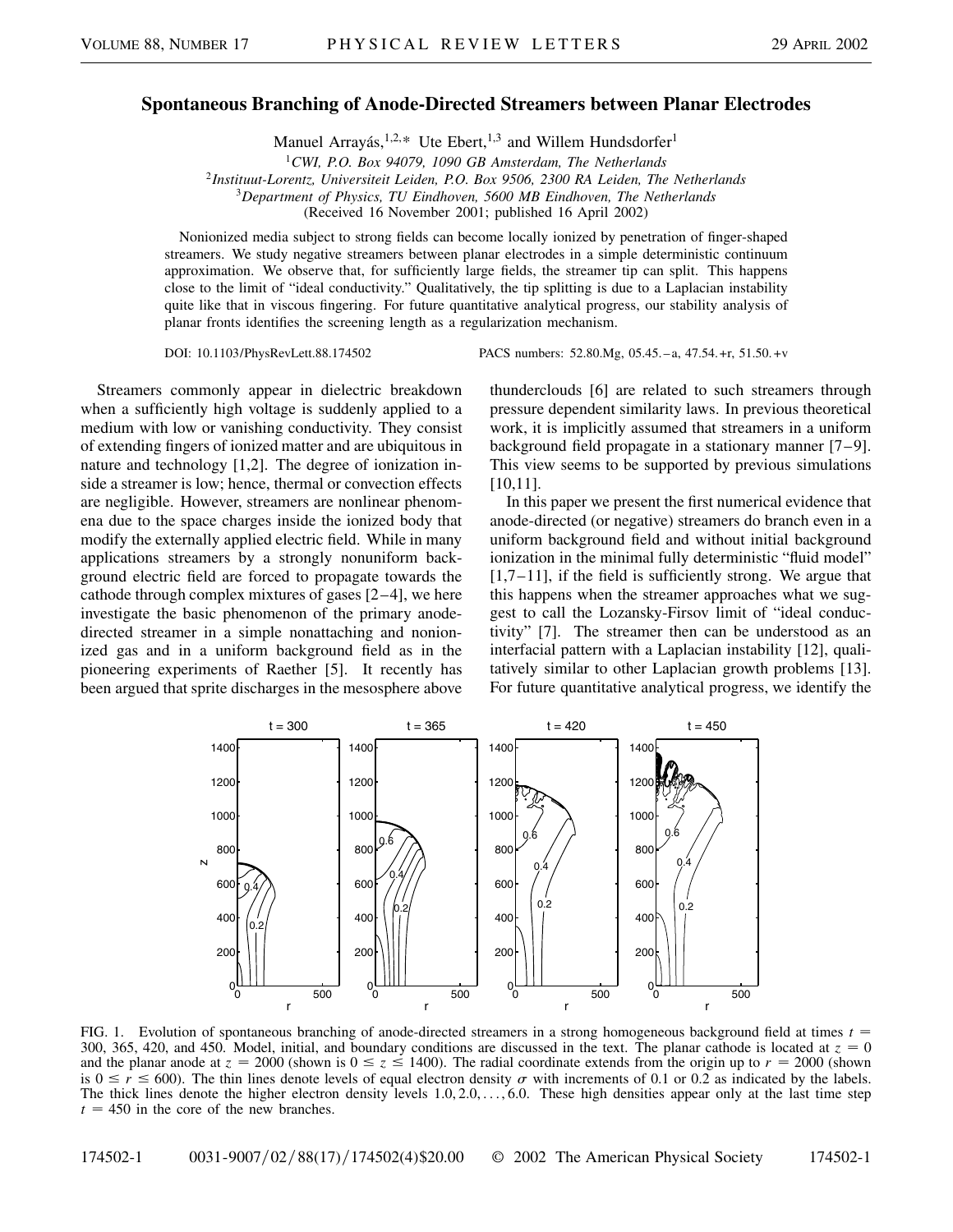electric screening length as a relevant regularization mechanism. Our finding casts doubts on the existence of a stationary mode of streamer propagation with a fixed head radius.

We investigate the *minimal streamer model,* i.e., a "fluid approximation" with local field-dependent impact ionization reaction in a nonattaching gas such as argon or nitrogen [1,7–12]. In detail, the dynamics is as follows.

(*i*) An impact ionization reaction in local field approximation: free electrons and positive ions are generated by impact of accelerated electrons on neutral molecules  $\partial_{\tau} n_e + \nabla_{\mathbf{R}} \cdot \mathbf{j}_e = \partial_{\tau} n_i + \nabla_{\mathbf{R}} \cdot \mathbf{j}_i =$  $|\mu_e \mathcal{I} n_e| \alpha_0 \alpha (|\mathcal{I}|/E_0)$ ;  $n_{e,i}$  and  $\mathbf{j}_{e,i}$  are particle densities or currents of electrons or ions, respectively, and  $E$  is the electric field; in all numerical work, we use the Townsend approximation  $\alpha_0 \alpha(|\mathcal{I}|/E_0) = \alpha_0 \exp(-E_0/|\mathcal{I}|)$  with parameters  $\alpha_0$  and  $E_0$  for the effective cross section.

(*ii*) Drift and diffusion of the charged particles in the local electric field  $\mathbf{j}_e = -\mu_e \mathcal{F} n_e - D_e \nabla_{\mathbf{R}} n_e$ , where in anode-directed streamers the mobility of the ions actually can be neglected because it is more than 2 orders of magnitude smaller than the mobility  $\mu_e$  of the electrons, so  $\mathbf{j}_i = 0.$ 

(*iii*) The modification of the externally applied electric field through the space charges of the particles according to the Poisson equation  $\nabla_{\mathbf{R}} \cdot \mathcal{I} = e(n_i - n_e)/\epsilon_0$ . It is this coupling between space charges and electric field which makes the problem nonlinear.

The natural units of the model are given by the ionization length  $R_0 = \alpha_0^{-1}$ , the characteristic impact ionization field  $E_0$ , and the electron mobility  $\mu_e$  determining the velocity  $v_0 = \mu_e E_0$  and the time scale  $\tau_0 = R_0/v_0$ . Hence, we introduce the dimensionless coordinates [12]  $\mathbf{r} = \mathbf{R}/R_0$  and  $t = \tau/\tau_0$ , the dimensionless field  $\mathbf{E} = \mathcal{L}/E_0$ , the dimensionless electron and ion particle densities  $\sigma = n_e/n_0$  and  $\rho = n_i/n_0$  with  $n_0 = \varepsilon_0 E_0/(eR_0)$ , and the dimensionless diffusion constant  $D = D_e / (R_0 v_0)$ . After this rescaling, the model has the form

$$
\partial_t \sigma - \nabla \cdot (\sigma \mathbf{E} + D \nabla \sigma) = \sigma f(|\mathbf{E}|), \qquad (1)
$$

$$
\partial_t \rho = \sigma f(|\mathbf{E}|), \tag{2}
$$

$$
\rho - \sigma = \nabla \cdot \mathbf{E}, \qquad \mathbf{E} = -\nabla \Phi, \tag{3}
$$

$$
f(|\mathbf{E}|) = |\mathbf{E}|\alpha(|\mathbf{E}|) (= |\mathbf{E}|e^{-1/|\mathbf{E}|} \text{ in simulation}). \quad (4)
$$

In the simulations presented here, a planar cathode is located at  $z = 0$  and a planar anode at  $z = 2000$ . The stationary potential difference between the electrodes  $\Delta \Phi = 1000$  corresponds to a uniform background field  $\mathbf{E} = -0.5\mathbf{e}$ <sub>*z*</sub> in the *z* direction. For nitrogen under normal conditions with effective parameters as in [10,11], this corresponds to an electrode separation of  $\approx$  5 mm and a potential difference of  $\approx 50$  kV. The unit of time  $\tau_0$ is  $\approx$ 3 ps, and the unit of field  $E_0$  is  $\approx$ 200 kV/cm. We used  $D = 0.1$  which is appropriate for nitrogen, and we assumed cylindrical symmetry of the streamer. The radial coordinate extends from the origin up to  $r = 2000$  to avoid lateral boundary effects on the field configuration. As an initial condition, we used an electrically neutral Gaussian ionization seed on the cathode: *z*<sup>2</sup>1*r*<sup>2</sup>100<sup>2</sup>

$$
\sigma(r, z, t = 0) = \rho(r, z, t = 0) = 10^{-6} e^{-(z^2 + r^2)/100^2}.
$$
\n(5)

The parameters of our numerical experiment are essentially the same as in the earlier simulations of Vitello *et al.* [11], except that our background electric field is twice as high; the earlier work had 25 kV applied over a gap of 5 mm. This corresponded to a dimensionless background field of 0.25, and branching was not observed in [11].

In Fig. 1 we show the electron density levels at four time steps of the evolution in the higher background field of 0.5. We observe that, at time  $t = 420$ , the streamer develops instabilities at the tip. At time  $t = 450$ , these instabilities have grown out into separate fingers. Because of the imposed cylindrical geometry, the further evolution after branching ceases to be physical. On the other hand, the main effect of the unphysical symmetry constraint is to suppress all linear instability modes that are not cylindrically symmetric. Hence, in a fully 3D system, the instability will develop even earlier than here.

Further simulations show the following: (a) Branching does not occur in a system of the same size in the lower background field of 0.25, in agreement with [11]. (b) Branching is not due to the proximity of the anode, since in a system with twice the electrode separation (with the anode at  $z = 4000$  and with twice the potential difference ( $\Delta \Phi = 2000$ ), so with the same background field, the streamer branches in about the same way after about the same time and travel distance. (c) The phenomenon is not specific to the particular initial condition (5). (d) Branching does somewhat depend on the numerical discretization. A wider numerical mesh leads to a higher effective noise level, and the branching then is triggered somewhat earlier. (e) Occasionally, we observe a different tip splitting mode. In Fig. 1 at time  $t = 450$ , the finger on the axis develops the strongest with  $\sigma$  exceeding 6, while in the fingers off the axis,  $\sigma$  stays below 3. In the other branching mode, the first finger off the axis outruns the finger on the axis.

Before we discuss the physical nature of the instability, we explain our numerical approach: We used uniform space-time grids with a spatial mesh of  $1000 \times 1000$ . The spatial discretization is based on local mass balances. The diffusive fluxes are approximated in standard fashion with second order accuracy. For the convective fluxes, a third order upwind-biased formula was chosen to reduce the numerical oscillations that are common with second order central fluxes. Such oscillations can be completely avoided, e.g., by flux limiting, but preliminary tests showed that the upwind-biased formula already gives sufficient numerical monotonicity and is much faster. Time stepping is based on an explicit linear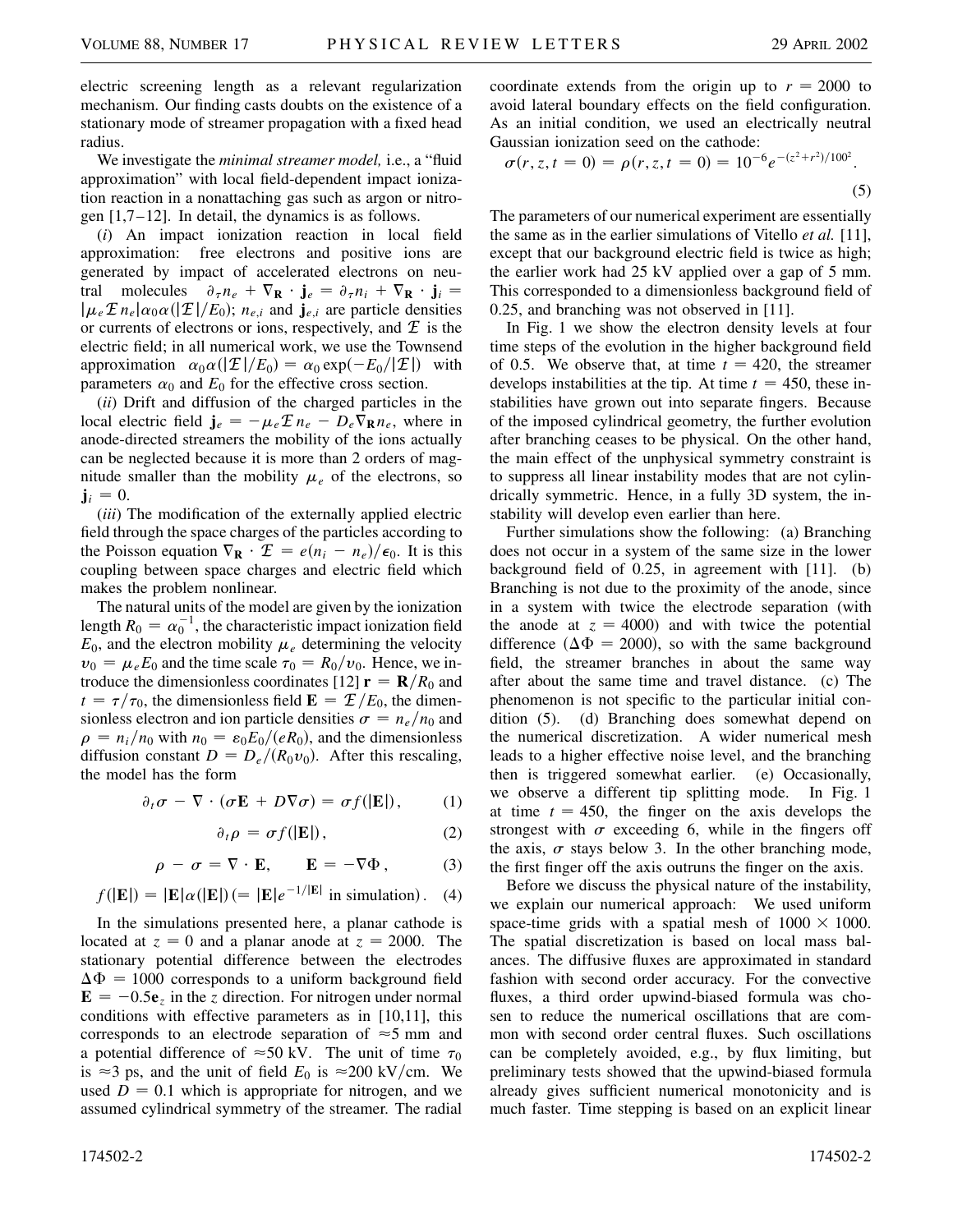two-step method, where at each time step the Poisson equation is solved by the FISHPACK routine. References for these procedures can be found in [14].

To understand now why and at which stage the streamer develops a tip splitting instability, in Fig. 2 we zoom into the streamer head. Shown are the first two time steps from Fig. 1 with the electron density levels again as thin lines, and additionally with the equipotential lines as thick lines. One observes that, during the temporal evolution prior to branching, both the curvature and the thickness of the ionization front decrease. So the width of the front becomes much smaller than its radius of curvature, and an interface approximation becomes increasingly justified. The electric field inside the streamer head also decreases, so that the ionization front more and more coincides with an equipotential surface. In summary, the ionization front evolves towards a weakly curved and almost equipotential moving ionization boundary. At the same time, the electric field immediately ahead of the streamer increases.

We argue now that a transient stage of an approximately equipotential and weakly curved ionization boundary leads to tip splitting. Conversely, we argue that tip splitting in the lower background field of 0.25 is not observed within the presently and previously [11] investigated gap lengths because the transient stage of Fig. 2 is not reached before the streamer reaches the anode.

In fact, the streamer in Fig. 2 approaches the limit of ideal conductivity: The conducting body has  $\Phi \approx$  const, while in the nonionized region  $\nabla^2 \Phi = 0$  due to the absence of space charges. The boundary between the two regions moves approximately with the drift velocity  $v_f \approx$  $\nabla \Phi$  or with the diffusion corrected velocity  $v_f \approx \nabla \Phi[1 +$  $2\sqrt{D\alpha(|\nabla\Phi|)/|\nabla\Phi|}$  [12]. Our simulations are the first numerical evidence that the ideal conductivity limit can be approached within our model.

This limit of ideally conducting streamers in an electric field that becomes uniform far ahead of the front was studied by Lozansky and Firsov [7]. They realized that uniformly propagating paraboloids of arbitrary radius of curvature are solutions of this problem. They did not realize that these paraboloids are mathematically equivalent to the Ivantsov paraboloids [13] of dendritic growth found earlier. The uniformly propagating Ivantsov paraboloids in the early 1980's were identified as dynamically unstable. This is generally the case for such so-called Laplacian growth problems without a regularization mechanism. Since ideally conducting streamers also pose such a Laplacian growth problem [12], the dynamical instability of the structure shown in Fig. 2 can be expected, and it actually occurs as can be seen in Fig. 1. This explains qualitatively why tip splitting occurs.

For a quantitative analysis, a system specific regularization mechanism has to be found [12,13]. Its identification is intricate because negative streamer fronts are so-called pulled fronts whose dynamics is dominated by the leading edge rather than the nonlinear interior of the front [15]. Therefore standard methods such as the perturbative derivation of a moving boundary approximation for the models  $(1)$ – $(4)$  does not work [16]. (Pulling also implies that standard numerical methods with adaptive grids are inefficient.) However, the ionization front has two intrinsic length scales, a diffusion length and an electric screening length. We therefore explore the approximation of  $D = 0$ . It is smooth for the velocity of negative fronts [12] and eliminates the leading edge, and, hence, suppresses the pulled nature of the front. Rather the front becomes a shock front for the electron density, while the intrinsic length scale of the electric screening layer behind the shock remains.

As a first step to understand the short wavelength regularization of perturbations due to this screening length, we have investigated the transversal instability modes of a planar ionization front in the limit  $D = 0$ in a field that approaches the uniform limit  $\mathbf{E} = -E_{\infty} \mathbf{e}_z$ 



FIG. 2. A zoom into the head of the streamer from Fig. 1 at the first two time steps. The aspect ratio is equal and the axis scaling identical at both times. The thin lines are the levels of equal electron density as in Fig. 1. The thick lines are electrical equipotential lines in steps of  $\Delta \Phi = 12$ .